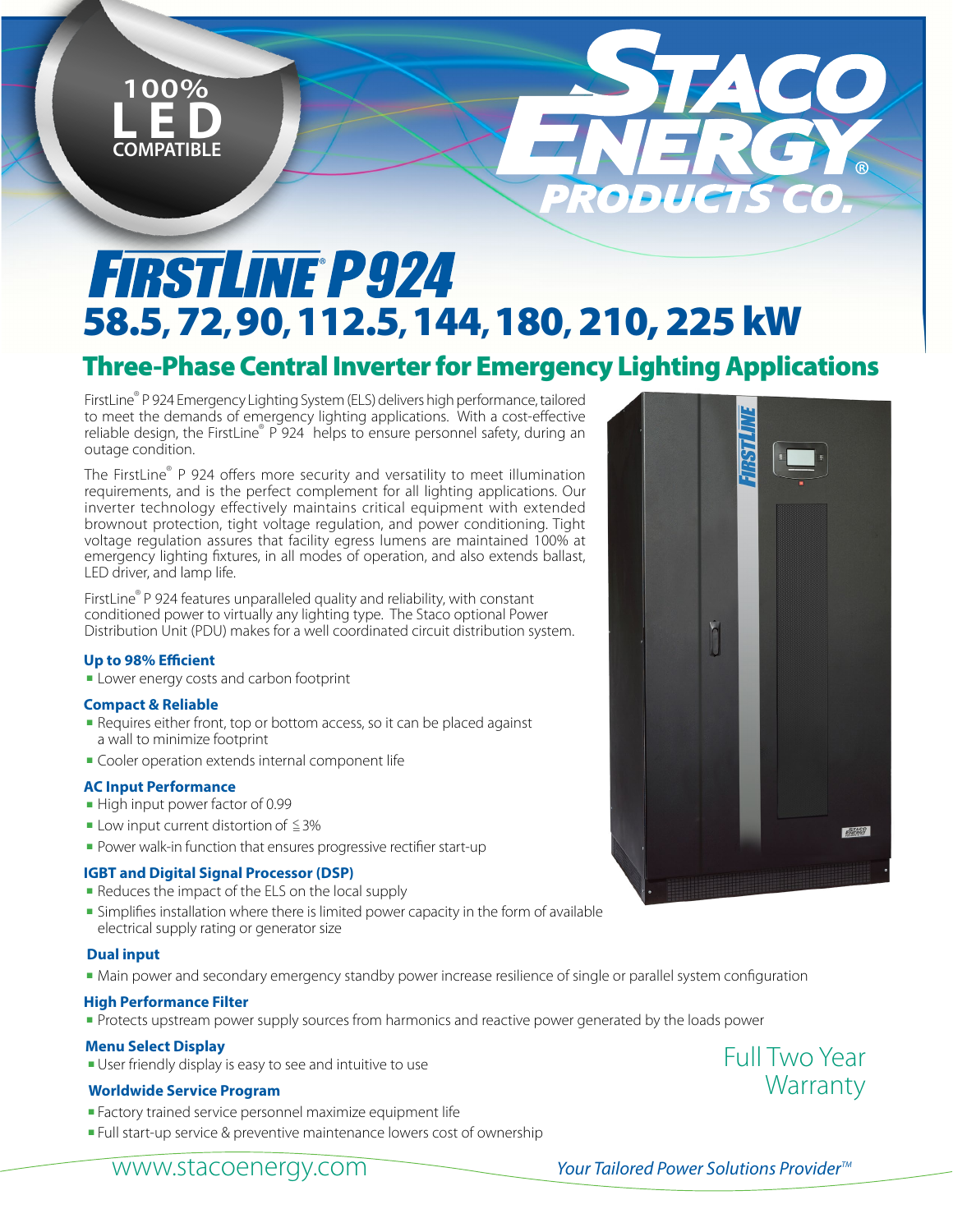# **Applications**

- **n** Theaters / Concert Halls
- $\blacksquare$  Auditoriums
- $\blacksquare$  Worship Facilities
- Conference / Banquet **Centers**
- **n** Shopping Malls
- $\blacksquare$  Casinos
- **n** Sports Facilities
- **n** University Buildings
- $\blacksquare$  Healthcare Facilities
- **n** Correctional Facilities
- Subway / Train Stations

In addition to meeting life safety requirements, the FirstLine*®* P 924 Emergency Lighting System can also increase the life expectancy of the protected lighting system and reduce long-term cost of ownership.

# **FIRSTLINE P924 Three-Phase Central Inverter for Emergency Lighting Applications**

In the event of an AC power failure, FirstLine® P 924 ELS automatically supports the connected lighting loads on battery power and will continue to provide power without any interruption for the specified backup time. When the utility power returns to normal, FirstLine® P 924 ELS will automatically recharge the batteries to be ready for the next power disturbance.

## **AC Input Performance**

FirstLine® P 924 is a further evolution of the FirstLine® series with the added advantages offered by an IGBT-based rectifier/inverter assembly. This feature reduces the impact of the ELS on the local supply and simplifies installation where there is limited power capacity in the form of available electrical supply rating or generator size. FirstLine® P 924 is classed as a "Zero Impact Source" and provides:

- **DE Low input current distortion—**  $\leq 3\%$
- $\blacksquare$  High input power factor 0.99
- $\blacksquare$  Power walk-in function that ensures progressive rectifier start up
- $\blacksquare$  Delayed start up phased with the return of mains power supply.

FirstLine® P 924 also performs the role of a high performance filter, protecting its upstream power supply sources from any harmonics and reactive power generated by the loads powered.

## **Flexibility**

FirstLine® P 924 models feature an output transformer with galvanic isolation (between the load and the battery supply) to provide greater versatility and installation options. The ELS can be supplied from two separate power sources (main power and a second emergency standby source) which helps increase the reliability.

# **Main Characteristics**

- **Efficiency up to 98%**
- **Reduced weight**
- Double electronic and galvanic protection of the load from the battery

The entire FirstLine® P 924 range is suitable for a wide range of applications thanks to the flexibility of configurations, accessories, options, and choice of performance levels.

The ELS is compatible with capacitive loads, such as blade servers, without any reduction in active power, ranging from 0.9 lead to 0.8 lag and up to 0.8 capacitive power with a low derating equal to 15% of the active power (kW).

## **Battery Care System**

FirstLine® P 924 uses the Battery Care System which optimizes battery performance while extending battery life.

# **Front Panel Display**

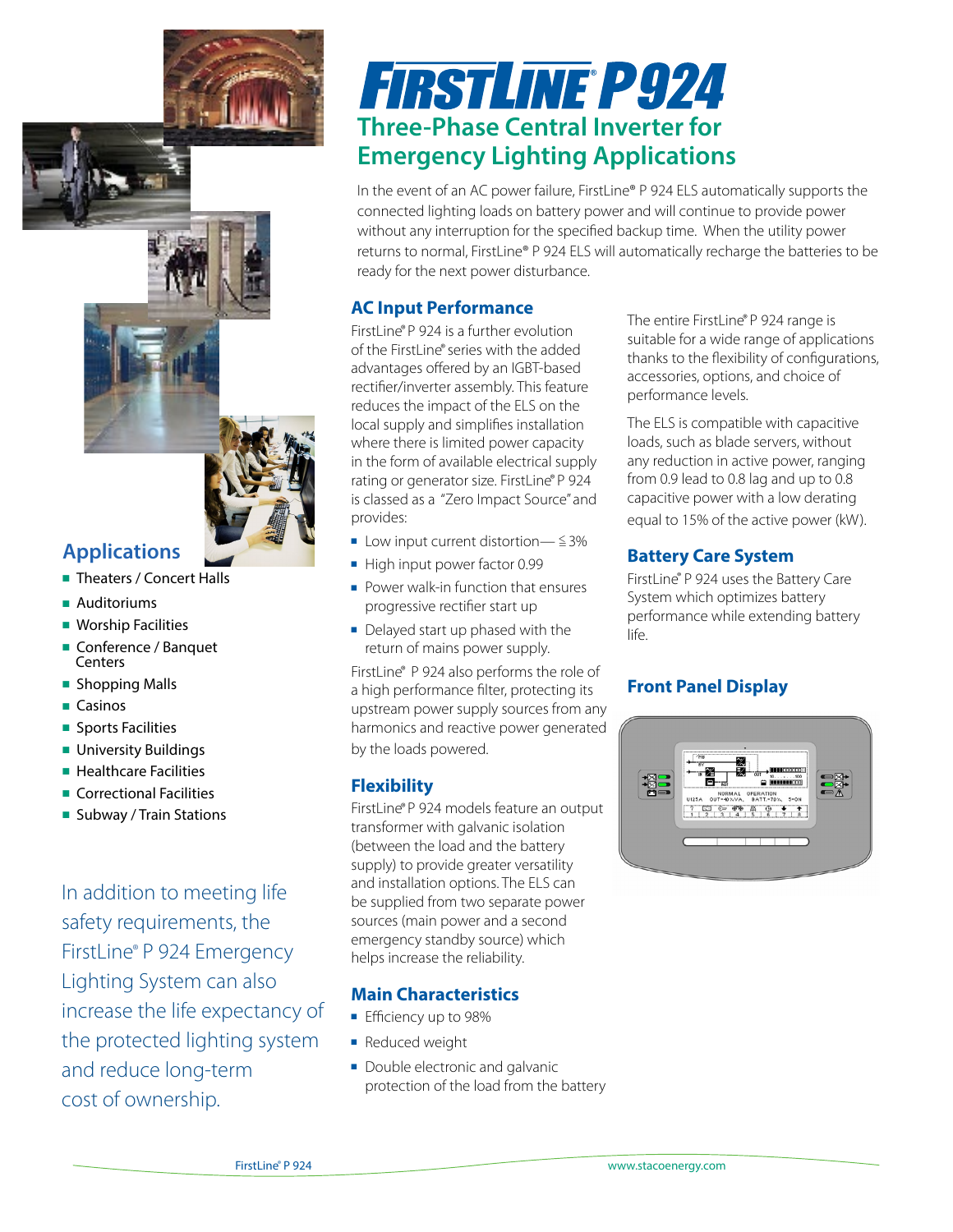# **Electrical Specifications**

|                                                                                                                                        | ELS Power (kW)                                                                                                              |                          |                                     |                                      |                       |                                      |                  |             |  |  |  |  |
|----------------------------------------------------------------------------------------------------------------------------------------|-----------------------------------------------------------------------------------------------------------------------------|--------------------------|-------------------------------------|--------------------------------------|-----------------------|--------------------------------------|------------------|-------------|--|--|--|--|
| <b>Electrical Data</b>                                                                                                                 | 58.5                                                                                                                        | 72                       | 90                                  | 112.5                                | 144                   | 180                                  | 210              | 225         |  |  |  |  |
| <b>INPUT</b>                                                                                                                           |                                                                                                                             |                          |                                     |                                      |                       |                                      |                  |             |  |  |  |  |
| Nominal voltage                                                                                                                        | 480Vac 3 phase, 3 or 4-Wire + Grd. (208V with Transformer)                                                                  |                          |                                     |                                      |                       |                                      |                  |             |  |  |  |  |
| Nominal voltage range without battery contribution                                                                                     | $-10\%$ , $+15\%$                                                                                                           |                          |                                     |                                      |                       |                                      |                  |             |  |  |  |  |
| Voltage range in battery mode                                                                                                          | $-40\% + 15\%$                                                                                                              |                          |                                     |                                      |                       |                                      |                  |             |  |  |  |  |
| Input frequency range                                                                                                                  | From 45 to 65Hz                                                                                                             |                          |                                     |                                      |                       |                                      |                  |             |  |  |  |  |
| Nominal current absorbed (480V)                                                                                                        | 76                                                                                                                          | 94                       | 118                                 | 147                                  | 188                   | 235                                  |                  | 294         |  |  |  |  |
| Maximum current absorbed at full load                                                                                                  | 89                                                                                                                          | 109                      | 136                                 | 160                                  | 212                   | 265                                  |                  | 331         |  |  |  |  |
| and battery recharging (Amps)<br>Power factor at nominal voltage (480 V) and<br>battery charged from 25% to 100% of the load           |                                                                                                                             |                          |                                     |                                      | >0.99                 |                                      |                  |             |  |  |  |  |
| Current Harmonic distortion (THDi)                                                                                                     |                                                                                                                             |                          |                                     |                                      |                       |                                      |                  |             |  |  |  |  |
| (with mains distortion <2%)                                                                                                            |                                                                                                                             |                          |                                     |                                      |                       |                                      |                  |             |  |  |  |  |
| $\bullet$ load 100%                                                                                                                    | $\leq 3\%$                                                                                                                  |                          |                                     |                                      |                       |                                      |                  |             |  |  |  |  |
| $\bullet$ load 75%                                                                                                                     | $\leq 5\%$                                                                                                                  |                          |                                     |                                      |                       |                                      |                  |             |  |  |  |  |
| $\cdot$ load 25 $\div$ 50%                                                                                                             | $\leq 8\%$                                                                                                                  |                          |                                     |                                      |                       |                                      |                  |             |  |  |  |  |
| Progressive rectifier (Walk-in)                                                                                                        |                                                                                                                             |                          |                                     | from 0 to 30 seconds (configurable)  |                       |                                      |                  |             |  |  |  |  |
| Delay of Progressive start of rectifier<br>(Power Walk-in delay timer)                                                                 |                                                                                                                             |                          |                                     | from 0 to 120 seconds (configurable) |                       |                                      |                  |             |  |  |  |  |
| <b>D.C. INTERMEDIATE CIRCUIT</b>                                                                                                       |                                                                                                                             |                          |                                     |                                      |                       |                                      |                  |             |  |  |  |  |
| Number of cells                                                                                                                        |                                                                                                                             |                          |                                     |                                      | 240                   |                                      |                  |             |  |  |  |  |
| <b>INVERTER</b>                                                                                                                        |                                                                                                                             |                          |                                     |                                      |                       |                                      |                  |             |  |  |  |  |
| Static variation                                                                                                                       |                                                                                                                             |                          |                                     |                                      | ±1%                   |                                      |                  |             |  |  |  |  |
| Dynamic variation                                                                                                                      | ± 5%                                                                                                                        |                          |                                     |                                      |                       |                                      |                  |             |  |  |  |  |
| Crest Factor                                                                                                                           |                                                                                                                             |                          |                                     |                                      | 3:1                   |                                      |                  |             |  |  |  |  |
| Voltage distortion with linear load                                                                                                    | 1% (typical), 2% (max)                                                                                                      |                          |                                     |                                      |                       |                                      |                  |             |  |  |  |  |
| Voltage distortion with non-linear load                                                                                                |                                                                                                                             |                          |                                     |                                      | $< 3\%$               |                                      |                  |             |  |  |  |  |
| Frequency stability with synchronized inverter<br>to the by-pass network.                                                              | $\pm$ 2% ( $\pm$ 1% to $\pm$ 6% from control panel)                                                                         |                          |                                     |                                      |                       |                                      |                  |             |  |  |  |  |
| Frequency stability with not synchronized<br>inverter to the by-pass line                                                              | ± 0.05%                                                                                                                     |                          |                                     |                                      |                       |                                      |                  |             |  |  |  |  |
| Speed of frequency variation                                                                                                           | 1Hz/sec<br>(parallel units can be calibrated from 0.1 to 1Hz/s)                                                             |                          |                                     |                                      |                       |                                      |                  |             |  |  |  |  |
| Phase voltage asymmetry with balanced<br>and unbalanced load.                                                                          | $≤ 1\%$                                                                                                                     |                          |                                     |                                      |                       |                                      |                  |             |  |  |  |  |
| Phase displacement of the voltages with<br>balanced and unbalanced loads.                                                              | 120 ± 1 $^{\circ}$ el                                                                                                       |                          |                                     |                                      |                       |                                      |                  |             |  |  |  |  |
| Overload in referred to the nominal power<br>• Three phase<br>• Single phase                                                           | 110% for 60 minutes, 125% for 10 minutes, 150% for 1 minute 200% for 7 seconds                                              |                          |                                     |                                      |                       |                                      |                  |             |  |  |  |  |
|                                                                                                                                        |                                                                                                                             |                          |                                     |                                      | 95%                   |                                      |                  |             |  |  |  |  |
| Inverter efficiency<br><b>BY-PASS</b>                                                                                                  |                                                                                                                             |                          |                                     |                                      |                       |                                      |                  |             |  |  |  |  |
| Nominal voltage                                                                                                                        |                                                                                                                             |                          |                                     |                                      |                       |                                      |                  |             |  |  |  |  |
| Nominal voltage tolerance                                                                                                              | 480Vac 3-phase (with or without neutral)<br>$\pm$ 15% (can be regulated from $\pm$ 10% to $\pm$ 25% from the control panel) |                          |                                     |                                      |                       |                                      |                  |             |  |  |  |  |
| Nominal frequency                                                                                                                      |                                                                                                                             |                          |                                     |                                      | 60 Hz                 |                                      |                  |             |  |  |  |  |
| Frequency tolerance                                                                                                                    |                                                                                                                             |                          |                                     |                                      |                       |                                      |                  |             |  |  |  |  |
| <b>SYSTEM</b>                                                                                                                          | $\pm$ 2% (can be regulated up to $\pm$ 6% from the control panel)                                                           |                          |                                     |                                      |                       |                                      |                  |             |  |  |  |  |
| AC/AC efficiency at full load                                                                                                          |                                                                                                                             |                          |                                     |                                      | 93 %                  |                                      |                  |             |  |  |  |  |
| Efficiency with UPS in STAND-BY mode                                                                                                   | 98%                                                                                                                         |                          |                                     |                                      |                       |                                      |                  |             |  |  |  |  |
| Full Load Heat Rejection BTU/hr                                                                                                        | 15,033                                                                                                                      | 18,500                   | 23,120                              | 28,900                               | 37,009                | 46,262                               |                  | 57,827      |  |  |  |  |
| Maximum current dispersion                                                                                                             | 300mA maximum                                                                                                               |                          |                                     |                                      |                       |                                      |                  |             |  |  |  |  |
| Battery                                                                                                                                | 90 Minutes, VRLA Maintenance Free Cell.<br>(Modified battery times can be provided under Category "OUST")                   |                          |                                     |                                      |                       |                                      |                  |             |  |  |  |  |
| <b>MECHANICAL</b>                                                                                                                      |                                                                                                                             |                          |                                     |                                      |                       |                                      |                  |             |  |  |  |  |
| <b>Dimensions</b>                                                                                                                      | 58.5                                                                                                                        | 72                       | 90                                  | 112.5                                | ELS Power (kW)<br>144 | 180                                  | 210              | 225         |  |  |  |  |
| Height x Width x Depth - inches (mm)                                                                                                   |                                                                                                                             |                          | -                                   |                                      |                       | 75 (1900) x 39.5 (1003) x 33.5 (822) |                  |             |  |  |  |  |
| Weight - lbs. / Kg                                                                                                                     | $\equiv$                                                                                                                    | $\overline{\phantom{m}}$ | $\overline{\phantom{m}}$            | $\overline{\phantom{m}}$             |                       | 1,984 / 900 2,205 / 1,000            |                  | 2,425/1,100 |  |  |  |  |
| <b>Mechanical with internal bypass</b>                                                                                                 |                                                                                                                             |                          |                                     |                                      |                       |                                      |                  |             |  |  |  |  |
| Height x Width x Depth - inches (mm)                                                                                                   |                                                                                                                             |                          | 75 (1900) x 31.5 (800) x 33.5 (850) |                                      |                       | 75 (1900) x 55 (1397) x 33.5 (822)   |                  |             |  |  |  |  |
| Weight - lbs. / Kg                                                                                                                     | 1,544 / 700 2,326 / 1,055 2,546 / 1,154<br>1,213/550<br>$1.213/550$   1.433 / 650  <br>2,767 / 1,255                        |                          |                                     |                                      |                       |                                      |                  |             |  |  |  |  |
| Freestanding NEMA 1 enclosure, powder coat painted black color with textured finish, bottom access for conduit entries                 |                                                                                                                             |                          |                                     |                                      |                       |                                      |                  |             |  |  |  |  |
| <b>ENVIRONMENTAL</b>                                                                                                                   |                                                                                                                             |                          |                                     |                                      |                       |                                      |                  |             |  |  |  |  |
| Ambient temperature                                                                                                                    | $0^\circ$ C to $40^\circ$ C                                                                                                 |                          |                                     |                                      |                       |                                      |                  |             |  |  |  |  |
| Storage temperature                                                                                                                    | -25° C to 70° C                                                                                                             |                          |                                     |                                      |                       |                                      |                  |             |  |  |  |  |
| Relative humidity                                                                                                                      | 20 - 90% non-condensing                                                                                                     |                          |                                     |                                      |                       |                                      |                  |             |  |  |  |  |
| Altitude                                                                                                                               | 3,281 feet without derating                                                                                                 |                          |                                     |                                      |                       |                                      |                  |             |  |  |  |  |
| Audible noise                                                                                                                          |                                                                                                                             |                          | 65 dBA @ 1 meter                    |                                      |                       |                                      | 68 dBA @ 1 meter |             |  |  |  |  |
| <b>OPTIONS</b>                                                                                                                         |                                                                                                                             |                          |                                     |                                      |                       |                                      |                  |             |  |  |  |  |
|                                                                                                                                        |                                                                                                                             |                          | Refer to the Product Specification  |                                      |                       |                                      |                  |             |  |  |  |  |
| <b>AGENCY LISTING</b>                                                                                                                  |                                                                                                                             |                          |                                     |                                      |                       |                                      |                  |             |  |  |  |  |
| UL 924 listed as "Emergency Lighting Equipment" and "Auxiliary Lighting and Power Equipment". Complies with NFPA 101 Life Safety Code. |                                                                                                                             |                          |                                     |                                      |                       |                                      |                  |             |  |  |  |  |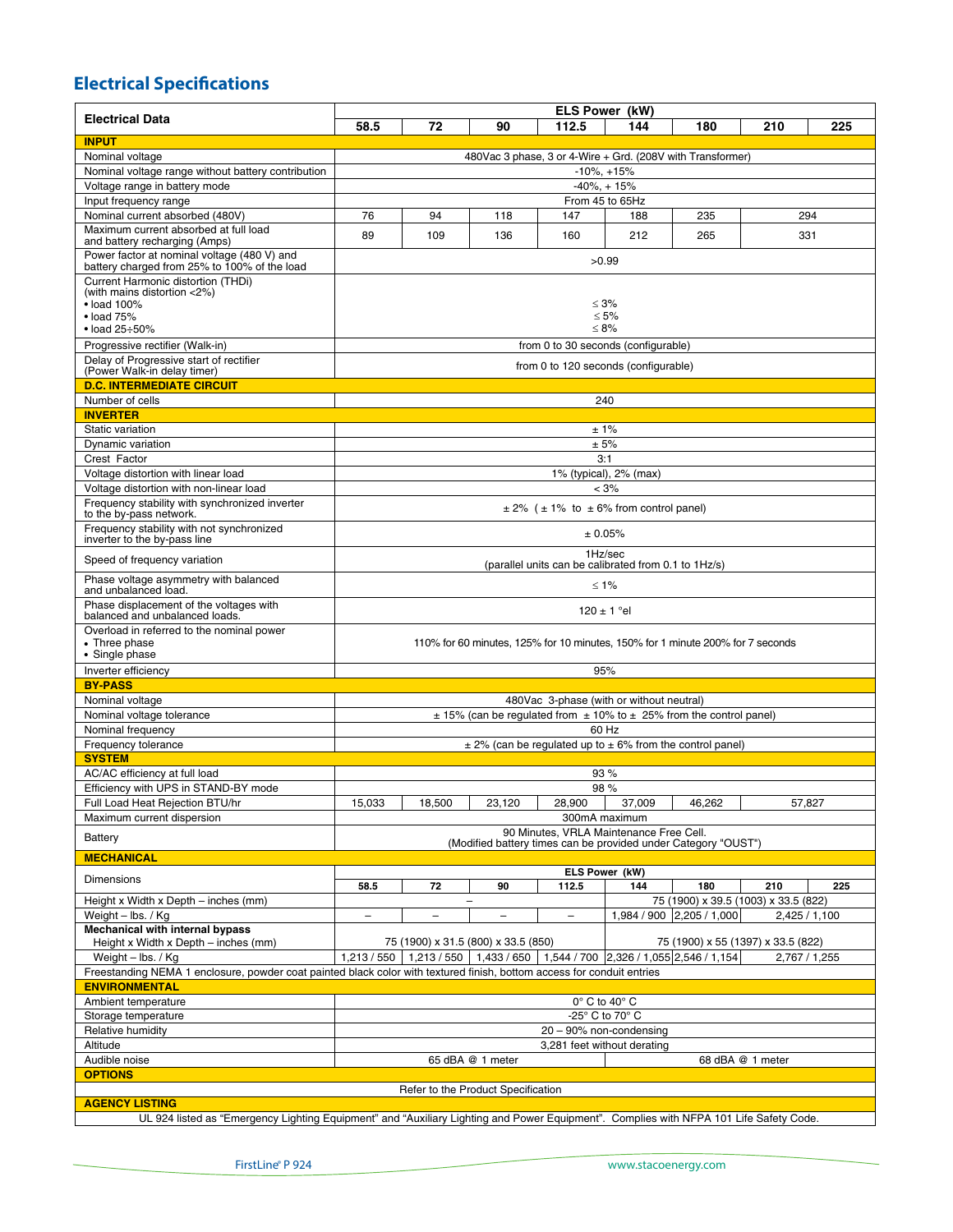# **FirstLine P 58kW-225kW UL924 90 Minute Part Numbers**

| <b>Model #</b>      | kW                 | <b>Description</b>                     | <b>Dimensions</b><br>(H" x W" x D"                                                                                 | <b>Battery Weight</b><br><b>Cabinets</b> | (Lbs.) |
|---------------------|--------------------|----------------------------------------|--------------------------------------------------------------------------------------------------------------------|------------------------------------------|--------|
| FLU-P-924-58        | 58.5kW             | 58kW, 4Y x 4Y                          | Electronics:75x31.5x33.5 Battery:75x82.72x33.36                                                                    | $\overline{c}$                           | 10,380 |
| FLU-P-924-58M       | 58.5kW             | 58kW, 4Y x 4Y<br>w/ External Bypass    | Electronics:75x31.5x33.5 Battery:75x82.72x33.36 Bypass:75x15.75x33.35                                              | $\overline{c}$                           | 10,625 |
| FLU-P-924-58-42     | 58.5kW             | 58kW, 4Y x 2Y                          | Electronics:75x31.5x33.5 Battery:75x82.72x33.36 Trans:75x33.5x33.35                                                | $\overline{c}$                           | 11,510 |
| FLU-P-924-58-42M    | 58.5kW             | 58kW, 4Y x 2Y<br>w/ External Bypass    | Electronics:75x31.5x33.5 Battery:75x82.72x33.36 Trans/Bypass:75x33.5x33.35                                         | $\overline{c}$                           | 11,555 |
| FLU-P-924-58-22     | 58.5kW             | 58kW, 2Y x 2Y                          | Electronics:75x31.5x33.5 Battery: 75x82.72x33.36 Trans:75x33.5x33.35                                               | $\overline{2}$                           | 12,140 |
| FLU-P-924-58-22M    | 58.5kW             | 58kW, 2Y x 2Y<br>w/External Bypass     | Electronics:75x31.5x33.5 Battery:75x82.72x33.36 Trans/Bypass:75x33.5x33.35                                         | $\overline{c}$                           | 12,150 |
| FLU-P-924-72        | 72kW               | 72kW, 4Y x 4Y                          | Electronics:75x31.5x33.5 Battery:75x124x33.36                                                                      | 3                                        | 14,820 |
| FLU-P-924-72M       | 72kW               | 72kW, 4Y x 4Y<br>w/ External Bypass    | Electronics:75x31.5x33.5 Battery:75x124x33.36 Bypass:75x15.75x33.35                                                | 3                                        | 15,065 |
| FLU-P-924-72-42     | 72kW               | 72kW, 4Y x 2Y                          | Electronics:75x31.5x33.5 Battery:75x124x33.36 Trans:75x33.5x33.35                                                  | 3                                        | 15,950 |
| FLU-P-924-72-42M    | 72kW               | 72kW, 4Y x 2Y<br>w/ External Bypass    | Electronics:75x31.5x33.5 Battery:75x124x33.36 Trans/Bypass:75x33.5x33.35                                           | 3                                        | 15,995 |
| FLU-P-924-72-22     | 72kW               | 72kW, 2Y x 2Y                          | Electronics:75x31.5x33.5 Battery:75x124x33.36 Trans:75x33.5x33.35                                                  | 3                                        | 16,580 |
| FLU-P-924-72-22M    | 72kW               | 72kW, 2Y x 2Y<br>w/ External Bypass    | Electronics:75x31.5x33.5 Battery:75x124x33.36 Trans/Bypass:75x33.5x33.35                                           | 3                                        | 16,590 |
| FLU-P-924-90        | 90 <sub>k</sub> W  | 90kW, 4Y x 4Y                          | Electronics:75x31.5x33.5 Battery:75x124x33.36                                                                      | 3                                        | 14,930 |
| FLU-P-924-90M       | 90kW               | 90kW, 4Y x 4Y<br>w/External Bypass     | Electronics:75x31.5x33.5 Battery:75x124x33.36 Bypass:75x15.75x33.35                                                | 3                                        | 15,180 |
| FLU-P-924-90-42     | 90kW               | 90kW, 4Y x 2Y                          | Electronics:75x31.5x33.5 Battery:75x124x33.36 Trans:75x33.5x33.35                                                  | 3                                        | 17,715 |
| FLU-P-924-90-42M    | 90kW               | 90kW, 4Y x 2Y<br>w/ External Bypass    | Electronics:75x31.5x33.5 Battery:75x124x33.36 Trans/Bypass:75x33.5x33.35                                           | 3                                        | 17,725 |
| FLU-P-924-90-22     | 90kW               | 90kW, 2Y x 2Y                          | Electronics:75x31.5x33.5 Battery:75x124x33.36 Trans:75x33.5x33.35                                                  | 3                                        | 16,565 |
| FLU-P-924-90-22M    | 90kW               | 90kW, 2Y x 2Y<br>w/ External Bypass    | Electronics: 75x31.5x33.5 Battery:75x124x33.36 Trans/Bypass: 75x33.5x33.35                                         | 3                                        | 16,880 |
| FLU-P-924-112       | 112.5kW            | 112.5kW, 4Y x 4Y                       | Electronics:75x31.5x33.5 Battery:75x165.44x33.36                                                                   | 4                                        | 19,510 |
| FLU-P-924-112M      | 112.5kW            | 112.5kW, 4Y x 4Y<br>w/ External Bypass | Electronics:75x31.5x33.5 Battery:75x165.44x33.36 Bypass:75x15.75x33.35                                             | 4                                        | 19,760 |
| FLU-P-924-112-42    |                    | 112.5kW   112kW, 4Y x 2Y               | Electronics:75x31.5x33.5 Battery:75x165.44x33.36 Trans:75x33.5x33.35                                               | 4                                        | 20,735 |
| FLU-P-924-112-42M   | 112.5kW            | 112.5kW, 4Y x 2Y<br>w/ External Bypass | Electronics:75x31.5x33.5 Battery:75x165.44x33.36 Trans/Bypass:75x33.5x33.35                                        | 4                                        | 20,750 |
| FLU-P-924-112-22    | 112.5kW            | 112.5kW, 2Y x 2Y                       | Electronics:75x31.5x33.5 Battery:75x165.44x33.36 Trans:75x33.5x33.35                                               | $\overline{4}$                           | 21,445 |
| FLU-P-924-112-22M   | 112.5kW            | 112kW, 2Y x 2Y<br>w/ External Bypass   | Electronics:75x31.5x33.5 Battery:75x165.44x33.36 Trans/Bypass:75x33.5x33.35                                        | $\overline{4}$                           | 21,455 |
| FLU-P-T-924-144     | 144kW              | 144kW, 4Y x 4Y                         | Electronics:75x55x33.5 Battery:75x82.72x33.36                                                                      | 5                                        | 24,525 |
| FLU-P-T-924-144M    | 144kW              | 144kW, 4Y x 4Y<br>w/ External Bypass   | Electronics:75x55x33.5 Battery:75x82.72x33.36 Bypass:75x20.75x33.35                                                | 5                                        | 24,825 |
| FLU-P-T-924-144-42  | 144kW              | 144kW, 4Y x 2Y                         | Electronics:75x55x33.5 Battery:75x82.72x33.36 O/P Trans:75X35X33.36                                                | 5                                        | 25,655 |
| FLU-P-T-924-144-42M | 144kW              | 144kW, 4Y x 2Y<br>w/ External Bypass   | Electronics:75x55x33.5 Battery:75x82.72x33.36 Bypass:75x20.75x33.35 O/P Trans: 75X35X33.36                         | $\sqrt{5}$                               | 26,005 |
| FLU-P-T-924-144-22  | 144kW              | 144kW, 2Y x 2Y                         | Electronics:75x55x33.5 Battery: 75x82.72x33.36 I/P Trans: 75X35X33.36 O/P Trans: 75X35X33.36                       | 5                                        | 26,785 |
| FLU-P-T-924-144-22M | 144kW              | 144kW, 2Y x 2Y<br>w/ External Bypass   | Electronics:75x55x33.5 Battery:75x82.72x33.36 Bypass:75x20.75x33.35 I/P Trans: 75X35X33.36 O/P Trans: 75X35X33.36  | 5                                        | 27,135 |
| FLU-P-T-924-180     | 180kW              | 180kW, 4Y x 4Y                         | Electronics:75x55x33.5 Battery:75x124x33.36                                                                        | 6                                        | 29,190 |
| FLU-P-T-924-180M    | 180kW              | 180kW, 4Y x 4Y<br>w/ External Bypass   | Electronics:75x55x33.5 Battery:75x124x33.36 Bypass:75x20.75x33.35                                                  | 6                                        | 29,540 |
| FLU-P-T-924-180-42  | 180kW              | 180kW, 4Y x 2Y                         | Electronics: 75x55x33.5 Battery: 75x124x33.36 O/P Trans: 75X35X33.36                                               | 6                                        | 31,290 |
| FLU-P-T-924-180-42M | 180kW              | 180kW, 4Y x 2Y<br>w/External Bypass    | Electronics:75x55x33.5 Battery:75x124x33.36 Bypass:75x20.75x33.35 O/P Trans: 75X35X33.36                           | 6                                        | 31,640 |
| FLU-P-T-924-180-22  | 180kW              | 180kW, 2Y x 2Y                         | Electronics:75x55x33.5 Battery:75x124x33.3 I/P Trans: 75X35X33.36 O/P Trans: 75X35X33.36                           | 6                                        | 33,390 |
| FLU-P-T-924-180-22M | 180kW              | 180kW, 2Y x 2Y<br>w/ External Bypass   | Electronics:75x55x33.5 Battery:75x124x33.36 Bypass:75x20.75x33.35 I/P Trans: 75X35X33.36 O/P Trans: 75X35X33.36    | 6                                        | 33,740 |
| FLU-P-T-924-210     | 210kW              | 210kW, 4Y x 4Y                         | Electronics:75x55x33.5 Battery:75x124x33.36                                                                        | 7                                        | 33,850 |
| FLU-P-T-924-210M    | 210 <sub>k</sub> W | 210kW, 4Y x 4Y<br>w/External Bypass    | Electronics:75x55x33.5 Battery:75x124x33.36 Bypass:75x20.75x33.35                                                  | $\overline{7}$                           | 34,300 |
| FLU-P-T-924-210-42  | 210kW              | 210kW, 4Y x 2Y                         | Electronics:75x55x33.5 Battery:75x124x33.36 O/P Trans: 75X35X33.36                                                 | $\overline{7}$                           | 36,150 |
| FLU-P-T-924-210-42M | 210kW              | 210kW, 4Y x 2Y<br>w/ External Bypass   | Electronics:75x55x33.5 Battery:75x124x33.36 Bypass:75x20.75x33.35 O/P Trans: 75X35X33.36                           | 7                                        | 36,600 |
| FLU-P-T-924-210-22  | 210kW              | 210kW, 2Y x 2Y                         | Electronics:75x55x33.5 Battery:75x124x33.36 I/P Trans: 75X35X33.36 O/P Trans: 75X35X33.36                          | $\overline{7}$                           | 38,250 |
| FLU-P-T-924-210-22M | 210kW              | 210kW, 2Y x 2Y<br>w/ External Bypass   | Electronics: 75x55x33.5 Battery:75x124x33.36 Bypass: 75x20.75x33.35 I/P Trans:75x33.5x33.35 O/P Trans: 75X35X33.36 | $\overline{7}$                           | 38,700 |
| FLU-P-T-924-225     | 225kW              | 25kW, 4Y x 4Y                          | Electronics:75x55x33.5 Battery:75x165.44x33.36                                                                     | 8                                        | 38,290 |
| FLU-P-T-924-225M    | 225kW              | 225kW, 4Y x 4Y<br>w/ External Bypass   | Electronics:75x55x33.5 Battery:75x165.44x33.36 Bypass:75x20.75x33.35                                               | 8                                        | 38,740 |
| FLU-P-T-924-225-42  | 225kW              | 225kW, 4Y x 2Y                         | Electronics:75x55x33.5 Battery:75x165.44x33.36 O/P Trans: 75X35X33.36                                              | 8                                        | 40,590 |
| FLU-P-T-924-225-42M | 225kW              | 225kW, 4Y x 2Y<br>w/ External Bypass   | Electronics:75x55x33.5 Battery:75x165.44x33.36 Bypass:75x20.75x33.35 O/P Trans: 75X35X33.36                        | 8                                        | 41,040 |
| FLU-P-T-924-225-22  | 225kW              | 225kW, 2Y x 2Y                         | Electronics:75x55x33.5 Battery:75x165.44x33.36 I/P Trans: 75X35X33.36 O/P Trans: 75X35X33.36                       | 8                                        | 42,690 |
| FLU-P-T-924-225-22M | 225kW              | 225kW, 2Y x 2Y<br>w/ External Bypass   | Electronics:75x55x33.5 Battery:75x165.44x33.36 Bypass:75x20.75x33.35 I/P Trans: 75X35X33.36 O/P Trans: 75X35X33.36 | 8                                        | 43,140 |